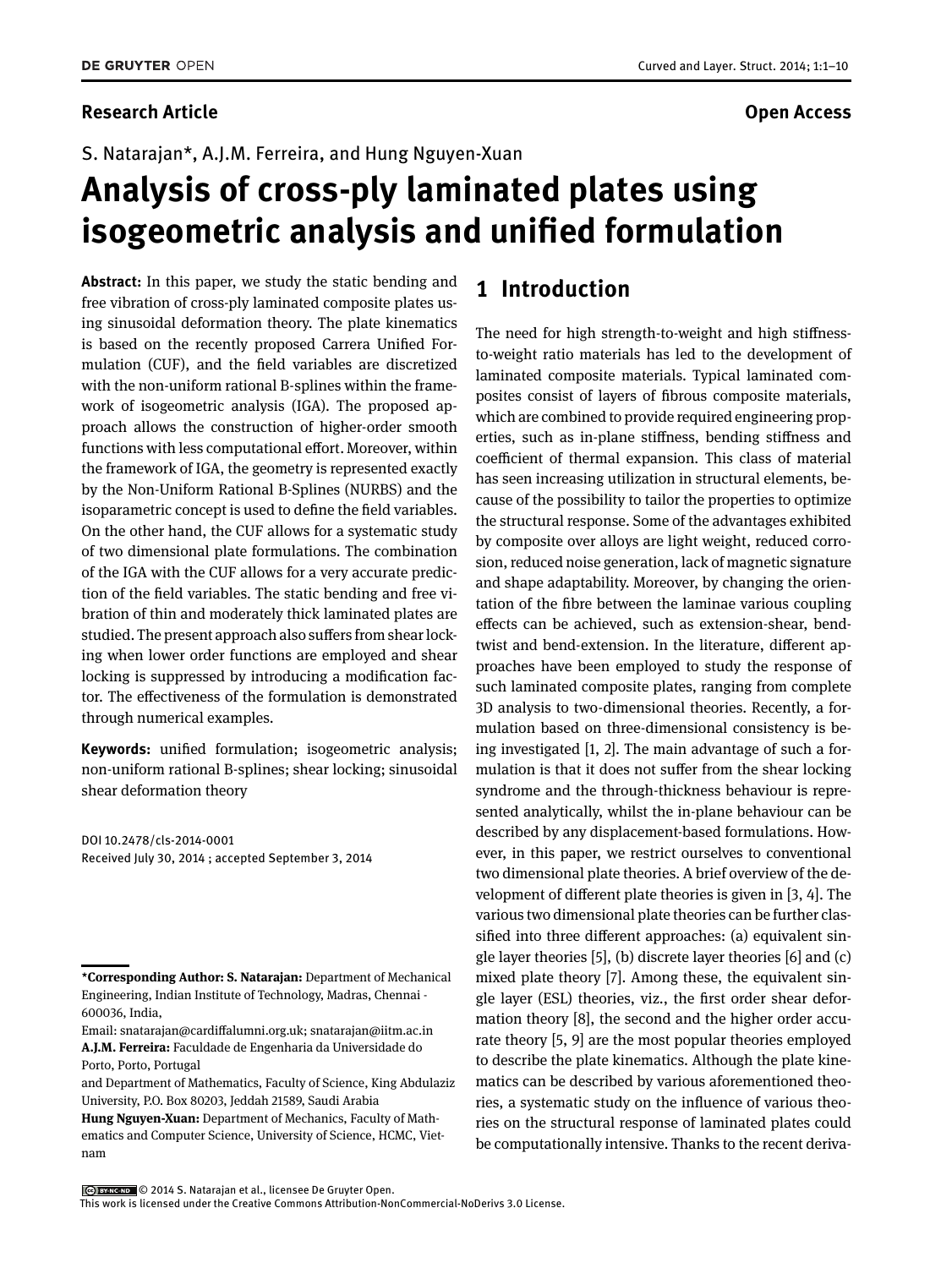tion of a series of axiomatic approaches by Carrera [\[10\]](#page-8-9), called the Carrera Unified Formulation [\[11\]](#page-8-10), for the general description of two-dimensional formulations for multilayered plates and shells. With this unified formulation, it is possible to implement in a single software a series of hierarchical formulations, thus affording a systematic assessment of different theories, ranging from simple equivalent single layer models up to higher order layerwise descriptions. Ferreira *et al.,* [\[12,](#page-8-11) [13\]](#page-8-12) studied the static and dynamic response of isotropic and cross-ply laminated composites by employing the unified formulation and the differential quadrature method.

Existing approaches in the literature to study plate and shell structures made up of laminated composites include the finite difference method  $[14]$ , the singular convo-lution method [\[15\]](#page-8-14), the finite element method based on Lagrange basis functions [\[16\]](#page-8-15), non-uniform rational B splines (NURBS)  $[17]$ , meshfree methods  $[18, 19]$  $[18, 19]$  or the differential quadrature method [\[20,](#page-9-1) [21\]](#page-9-2). Not only do these approaches suffer from shear locking when applied to thin plates, these techniques do not provide a single platform to test the performance of various theories. Recent interest in the unified formulation has led to the development of discrete models such as those based on the finite element method [\[22,](#page-9-3) [23\]](#page-9-4), and more recently, meshless methods [\[19\]](#page-8-18). Nevertheless, even with the unified framework, there is an important shortcoming when applied to thin plates. With lower order basis functions within the finite element framework, the formulation suffers from shear locking. Intensive research over the past decades has led to the development of robust methods to suppress the shear locking syndrome. These includes: (a) reduced integration [\[24\]](#page-9-5); (b) use of the assumed strain method  $[25]$ ; (c) using field redistributed shape functions [\[26\]](#page-9-7); (d) the mixed interpolation tensorial components (MITC) technique with strain smoothing [\[27\]](#page-9-8) and (e) very recently, the twist Kirchhoff plate element [\[28\]](#page-9-9).

### **1.1 Objective**

The main objective of this manuscript is to investigate the potential application of the NURBS-based isogeometric finite element method within the Carrera Unified Formulation (CUF) to study the global response of cross-ply laminated composites. The present formulation also suffers from shear locking when lower order basis functions are applied to thin plates. To address the shear locking problem with lower-order NURBS elements for plates, the introduction of a stabilization technique for shear locking has been studied [\[29\]](#page-9-10). The other approach to suppress shear locking is to employ higher order basis functions [\[30\]](#page-9-11). In this study, to alleviate shear locking, a simple modification is made to the shear term when lower order NURBS basis functions are used. However, the draw back of this approach is that the shear correction factor becomes problem dependent. The influence of various parameters, viz., the ply thickness, the ply orientation, the plate geometry, the material properties and the boundary conditions on the global response is studied numerically.

#### **1.2 Outline**

The paper commences with a brief discussion on the uni fied formulation for plates and the description of spatial discretization. Section [3](#page-2-0) describes the isogeometric approach employed in this study, followed by a technique to address shear locking when lower order NURBS functions are used to discretize the field variables. The efficiency of the present formulation, numerical results and parametric studies are presented in Section [4,](#page-3-0) followed by concluding remarks in the last section.

# **2** Carrera Unified Formulation

#### **2.1 Basis of the CUF**

Let us consider a laminated plate composed of perfectly bonded layers with coordinates *x*, *y* along the inplane directions and *z* along the thickness direction of the whole plate, while  $z_k$  is the thickness of the  $k^{\text{th}}$ layer. The CUF is a useful tool to implement a large number of two-dimensional models with the description at the layer level as the starting point. By following the axiomatic modelling approach, the displacements  **are written ac**cording to the general expansion as:

<span id="page-1-1"></span>
$$
\mathbf{u}(x, y, z) = \sum_{\tau=0}^{N} F_{\tau}(z) \mathbf{u}_{\tau}(x, y) \tag{1}
$$

where  $F(z)$  are known functions to model the thickness distribution of the unknowns and *N* is the order of the expansion assumed for the through-thickness behaviour. By varying the free parameter *N*, a *hierarchical* series of twodimensional models is obtained. The strains are related to the displacement field via the geometrical relations:

<span id="page-1-0"></span>
$$
\mathbf{\varepsilon}_{pG} = \begin{bmatrix} \varepsilon_{xx} & \varepsilon_{yy} & \gamma_{xy} \end{bmatrix}^{\mathrm{T}} = \mathbf{D}_p \mathbf{u}
$$

$$
\mathbf{\varepsilon}_{nG} = \begin{bmatrix} \gamma_{xz} & \gamma_{yz} & \varepsilon_{zz} \end{bmatrix}^{\mathrm{T}} = (\mathbf{D}_{np} + \mathbf{D}_{nz}) \mathbf{u} \tag{2}
$$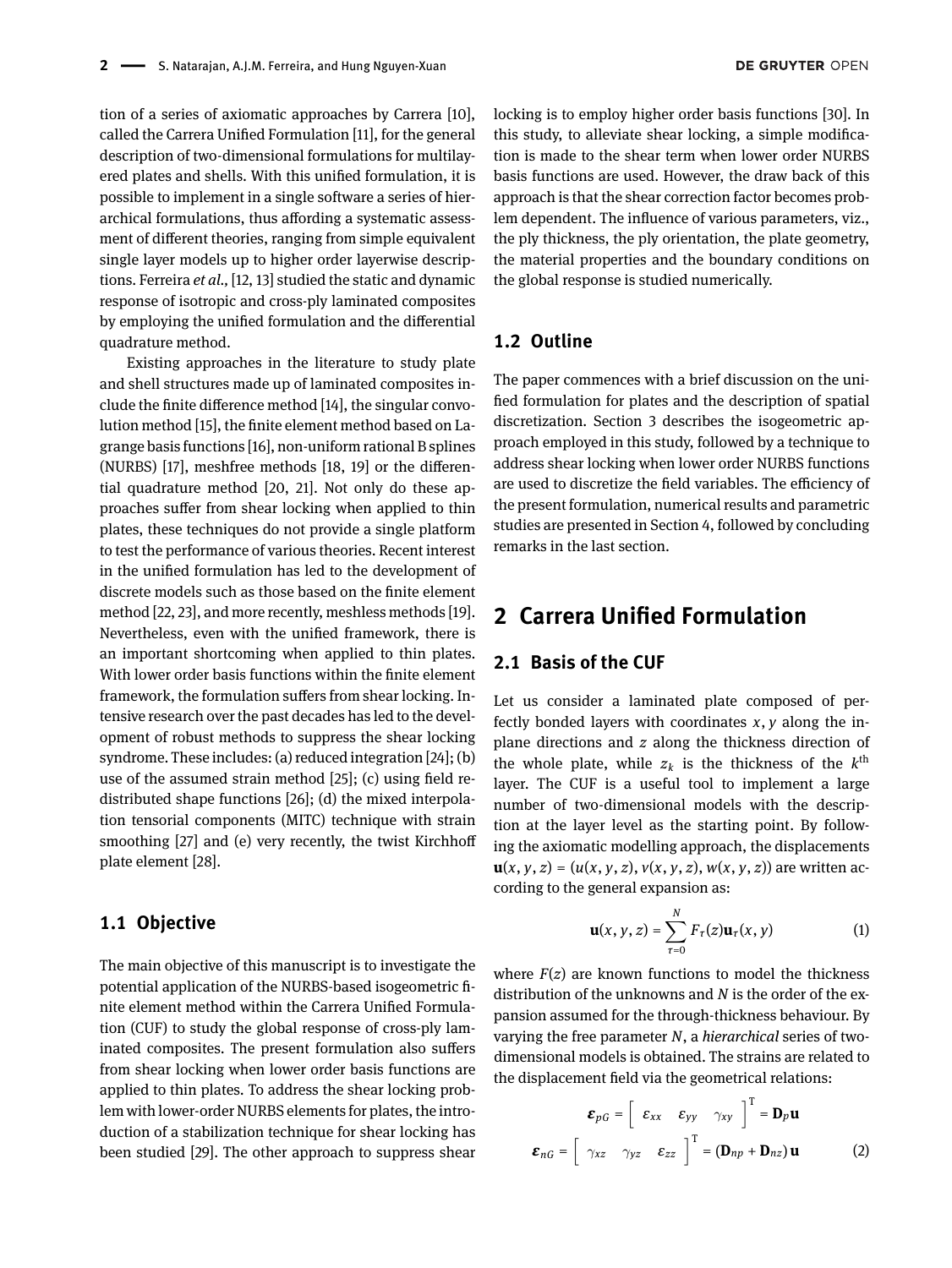where the subscript *G* indicates the geometrical equations, and  $\mathbf{D}_p$ ,  $\mathbf{D}_{np}$  and  $\mathbf{D}_{nz}$  are differential operators given by:

$$
\mathbf{D}_{p} = \begin{bmatrix} \partial_{x} & 0 & 0 \\ 0 & \partial_{y} & 0 \\ \partial_{y} & \partial_{x} & 0 \end{bmatrix}, \quad \mathbf{D}_{np} = \begin{bmatrix} 0 & 0 & \partial_{x} \\ 0 & 0 & \partial_{y} \\ 0 & 0 & 0 \end{bmatrix},
$$

$$
\mathbf{D}_{nz} = \begin{bmatrix} \partial_{z} & 0 & 0 \\ 0 & \partial_{z} & 0 \\ 0 & 0 & \partial_{z} \end{bmatrix}. \quad (3)
$$

The 3D constitutive equations are given as:

<span id="page-2-1"></span>
$$
\boldsymbol{\sigma}_{pC} = \mathbf{C}_{pp}\boldsymbol{\varepsilon}_{pG} + \mathbf{C}_{pn}\boldsymbol{\varepsilon}_{nG} \n\boldsymbol{\sigma}_{nC} = \mathbf{C}_{np}\boldsymbol{\varepsilon}_{pG} + \mathbf{C}_{nn}\boldsymbol{\varepsilon}_{nG}
$$
\n(4)

with

$$
\mathbf{C}_{pp} = \begin{bmatrix} C_{11} & C_{12} & C_{16} \\ C_{12} & C_{22} & C_{26} \\ C_{16} & C_{26} & C_{66} \end{bmatrix} \qquad \mathbf{C}_{pn} = \begin{bmatrix} 0 & 0 & C_{13} \\ 0 & 0 & C_{23} \\ 0 & 0 & C_{36} \end{bmatrix}
$$

$$
\mathbf{C}_{np} = \begin{bmatrix} 0 & 0 & 0 \\ 0 & 0 & 0 \\ C_{13} & C_{23} & C_{36} \end{bmatrix} \qquad \mathbf{C}_{nn} = \begin{bmatrix} C_{55} & C_{45} & 0 \\ C_{45} & C_{44} & 0 \\ 0 & 0 & C_{33} \end{bmatrix}
$$
(5)

where the subscript *C* indicates the constitutive equations. The *Principle of Virtual Displacements* (PVD) for a multilayered plate subjected to mechanical loads is written as:

$$
\sum_{k=1}^{N_k} \int\limits_{\Omega_k} \int\limits_{A_k} \left\{ (\delta \boldsymbol{\varepsilon}_{pG}^k)^{\mathrm{T}} \boldsymbol{\sigma}_{pC}^k + (\delta \boldsymbol{\varepsilon}_{nG}^k)^{\mathrm{T}} \boldsymbol{\sigma}_{nC}^k \right\} \, \mathrm{d}\Omega_k \, \mathrm{d}z =
$$
\n
$$
\sum_{k=1}^{N_k} \int\limits_{\Omega_k} \int\limits_{A_k} \rho^k \delta \mathbf{u}_s^{k^{\mathrm{T}}} \ddot{\mathbf{u}}^k \, \mathrm{d}\Omega_k \, \mathrm{d}z + \sum_{k=1}^{N_k} \delta \mathbf{L}_e^k \tag{6}
$$

where  $\rho^k$  is the mass density of the  $k^{\text{th}}$  layer,  $\Omega_k$ ,  $A_k$ are the integration domains in the  $(x, y)$  and the  $z$  direction, respectively. Upon substituting the geometric relations (Equation [\(2\)](#page-1-0)), the constitutive relations (Equation  $(4)$ ) and the unified formulation into the PVD statement, we have:

$$
\int_{\Omega_k} \int_{A_k} \left\{ \left( \mathbf{D}_p^k F_s \delta \mathbf{u}_s^k \right)^T \left\{ \mathbf{C}_{pp}^k \mathbf{D}_p^k F_\tau \mathbf{u}_\tau^k + \mathbf{C}_{pn}^k (\mathbf{D}_{n\Omega}^k + \mathbf{D}_{nz}^k) F_\tau \mathbf{u}_\tau^k \right\} + \left[ (\mathbf{D}_{n\Omega}^k + \mathbf{D}_{nz}^k) f_x \delta \mathbf{u}_s^k \right]^T (\mathbf{C}_{np}^k \mathbf{D}_p^k F_\tau \mathbf{u}_\tau^k + \mathbf{C}_{nn}^k (\mathbf{D}_{n\Omega}^k + \mathbf{D}_{nz}^k) F_\tau \mathbf{u}_\tau^k) \right] \right\} \times \mathrm{d}\Omega_k \, \mathrm{d}z = \sum_{k=1}^{N_k} \int_{\Omega_k} \int_{A_k} \rho^k \delta \mathbf{u}_s^{k^T} \mathbf{u}^k \, \mathrm{d}\Omega_k \, \mathrm{d}z + \sum_{k=1}^{N_k} \delta \mathbf{L}_e^k \tag{7}
$$

After integration by parts, the governing equations for the plate are obtained:

$$
\mathbf{K}_{uu}^{k\tau s} \mathbf{u}_{\tau}^k = \mathbf{P}_{u\tau}^k \tag{8}
$$

and in the case of free vibrations, we have:

$$
\mathbf{K}_{uu}^{k\tau s} \mathbf{u}_{\tau}^k = \mathbf{M}^{k\tau s} \ddot{\mathbf{u}}_{\tau}^k \tag{9}
$$

where the fundamental nucleus **K** *kτs uu* is:

$$
\mathbf{K}_{uu}^{k\tau s} = \left[ (-\mathbf{D}_p^k)^T (\mathbf{C}_{pp}^k \mathbf{D}_p^k + \mathbf{C}_{pn}^k (\mathbf{D}_{n\Omega}^k + \mathbf{D}_{nz}) +
$$
  

$$
(-\mathbf{D}_{n\Omega}^k + \mathbf{D}_{nz}^k)^T (\mathbf{C}_{np}^k \mathbf{D}_p^k + \mathbf{C}_{nn}^k (\mathbf{D}_{n\Omega}^k + \mathbf{D}_{nz}^k)) \right] F_{\tau} F_s
$$
  
(10)

and **M***kτs* is the fundamental nucleus for the inertial term given by:

$$
M_{ij}^{k\tau s} = \begin{cases} \rho^k F_\tau F_s & \text{if} & i = j \\ 0 & \text{if} & i \neq j \end{cases}
$$
 (11)

where  $\mathbf{P}^k_{u\tau}$  are variationally consistent loads with applied pressure. For a more detailed derivation and for the explicit form of the fundamental nuclei, interested readers are referred to [\[11,](#page-8-10) [31\]](#page-9-12).

# <span id="page-2-0"></span>**3 Non-uniform rational B-splines**

In this study, the finite element approximation uses the NURBS basis functions. Here we give only a brief introduction to NURBS. More details on their use in FEM are given in [\[32\]](#page-9-13). The key ingredients in the construction of NURBS basis functions are: the knot vector (a non decreasing sequence of parameter values,  $\xi_i \leq \xi_{i+1}$ ,  $i = 0, 1, \dots, m-1$ ), the control points  $P_i$ , the degree of the curve  $p$  and the weight associated with a control point, *w*. The i*th* B-spline basis function of degree  $p$ , denoted by  $N_{i,p}$ , is defined as:

$$
N_{i,0}(\xi) = \begin{cases} 1 & \text{if } \xi_i \le \xi \le \xi_{i+1} \\ 0 & \text{else} \end{cases}
$$

$$
N_{i,p}(\xi) = \frac{\xi - \xi_i}{\xi_{i+p} - \xi_i} N_{i,p-1}(\xi) + \frac{\xi_{i+p+1} - \xi}{\xi_{i+p+1} - \xi_{i+1}} N_{i+1,p-1}(\xi) \quad (12)
$$

The B-spline basis functions have the following properties: (i) non-negativity, (ii) partition of unity,  $\sum\limits_i N_{i,p} = 1$ , (iii) interpolatory at the end points. As the same set of functions is also used to represent the geometry, the exact representation of the geometry is preserved. It should be noted that the continuity of the spline functions can be tailored to the needs of the problem. Also, the spline function has limited support. When employed to approximate the FE solution space, the resulting stiffness matrix has similar properties to the stiffness matrix computed by employing Lagrange shape functions. Given  $n + 1$  control points  $({\bf P}_o, {\bf P}_1, \cdots, {\bf P}_n)$  and a knot vector  $\mathcal{E} = {\eta_o, \eta_1, \cdots, \eta_m}$ ,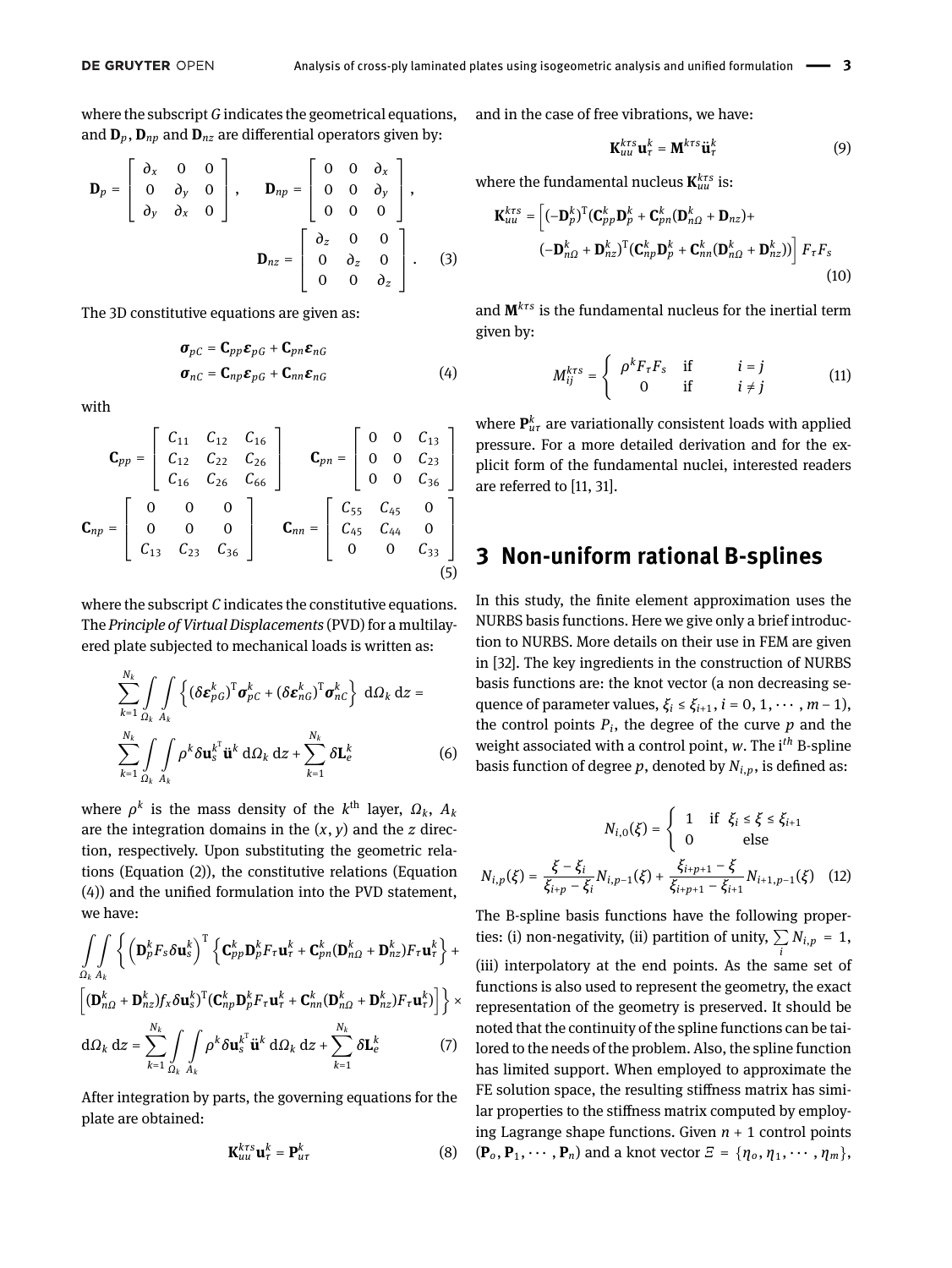the piecewise polynomial B-spline curve of degree *p* is de fined as:

$$
\mathbf{C}(\eta) = \sum_{i=0}^{n} \mathbf{P}_{i} N_{i,p}(\eta)
$$
 (13)

where  $P_i$  are the control points. A B-spline curve contains the following information:  $n+1$  control points,  $m+1$  knots and a degree *p*. It is noted that *n*, *m* and *p* must satisfy  $m = n + p + 1$ . The B-spline functions also provide a variety of refinement algorithms, which are essential when employing B-spline functions to discretize the unknown fields. The analogous  $h$  and  $p$  refinement can be done by the process of 'knot insertion' and 'order elevation'. The B-spline surfaces are defined by the tensor product of the basis functions in two parametric dimensions *ξ* and *η* with two knot vectors, one in each dimension:

$$
\mathbf{C}(\xi, \eta) = \sum_{i=1}^{n} \sum_{j=1}^{m} N_{i,p}(\xi) M_{j,q}(\eta) \mathbf{P}_{i,j}
$$
(14)

where  $\mathbf{P}_{i,j}$  is the bidirectional control net and  $N_{i,p}$  and  $M_{j,q}$ are the B-spline basis functions defined on the knot vectors over an  $m \times n$  net of control points  $\mathbf{P}_{i,j}.$  Despite the flexibility offered by the B-splines, they cannot exactly represent some shapes such as circles and ellipsoids. To improve this, non-uniform rational B-splines (NURBS) are constructed through rational functions of B-splines. The NURBS thus form the superset of B-splines. The key ingredients in the construction of NURBS basis functions are: the knot vector (a non decreasing sequence of parameter values,  $\eta_i \leq \eta_{i+1}$ ,  $i = 0, 1, \dots, m-1$ , the degree of the curve *p* and the weight associated to a control point, *w*. A  $p^{th}$  degree NURBS basis function is defined as follows:

$$
R(\eta) = \frac{N_{i,p}(\eta)w_i}{W(\eta)} = \frac{N_{i,p}(\eta)w_i}{\sum_{i=0}^{n} N_{i,p}(\eta)w_i}
$$
(15)

where  $w_i$  are the weights for the  $i^{th}$ *th* basis function  $N_i_p(\eta)$ . Figure [\(1\)](#page-3-1) shows the third order NURBS for an open knot vector *Ξ*  $\{0, 0, 0, 0, 1/3, 1/3, 1/3, 1/2, 2/3, 1, 1, 1, 1\}.$ 

The NURBS surface is then defined by:

$$
\mathbf{R}(\xi,\eta) = \frac{\sum_{i=1}^{n} \sum_{j=1}^{m} N_{i,p}(\xi) M_{j,q}(\eta) \mathbf{P}_{i,j} w_i w_j}{w(\xi,\eta)}
$$
(16)

where  $w(\xi, \eta)$  is the weighting function. The displacement field,  $\mathbf{u}_\tau(x, y)$  (see Equation [\(1\)](#page-1-1)) within the control mesh is approximated by:

$$
\mathbf{u}_{\tau}(x, y) = \mathbf{R}(\xi, \eta) \mathbf{q}_{\tau}(x, y), \qquad (17)
$$

where  $\mathbf{q}_{\tau}(x, y)$  are the nodal variables and  $\mathbf{R}(\xi, \eta)$  are the basis functions given by Equation  $(16)$ . Similar to the finite element method based on Lagrange basis functions,

<span id="page-3-1"></span>

**1**

**Figure 1:** Non-uniform rational B-splines with an open knot vector, order of the curve = 3

locking appears when lower order NURBS basis functions are employed [\[30,](#page-9-11) [33\]](#page-9-14), for example with quadratic, cubic and quartic elements<sup>1</sup>. One approach to alleviate the shear locking is to employ interpolation functions of order 5 or higher [\[30\]](#page-9-11), but this inevitably increases the computational cost. A stabilization technique for several lowerorder NURBS elements for plates was reported in [\[29\]](#page-9-10). In this paper, we adopt a stabilization technique proposed in [\[34\]](#page-9-15) and later used in [\[33\]](#page-9-14) to study the response of Reissner-Mindlin plates. In this approach, the material matrix related to shear terms are multiplied by the following factor:

shearFactor = 
$$
\frac{h^2}{h^2 + \alpha^2 \ell^2}
$$
 (18)

where  $\ell$  is the largest length of the edges of the NURBS element, and  $\alpha$  is a positive constant limited to values  $0.05 \le$  $\alpha \leq 0.15$ . From numerical experiments of NURBS-based isogeometric plate elements it is found that setting  $\alpha = 0.1$ , yields reasonably accurate solutions.

# <span id="page-3-2"></span><span id="page-3-0"></span>**4 Numerical Results**

In this section, we present the static response and the natural frequencies of laminated composite plates using the combined IGA and CUF framework. In this study, we use a hybrid displacement assumption, where the in-plane displacements *u* and *v* are expressed as sinusoidal expan-

**<sup>1</sup>** Linear NURBS basis functions are same as the linear Lagrange basis functions and are not discussed here. Approaches employed for Lagrange basis functions can readily be applied to NURBS basis functions with order 1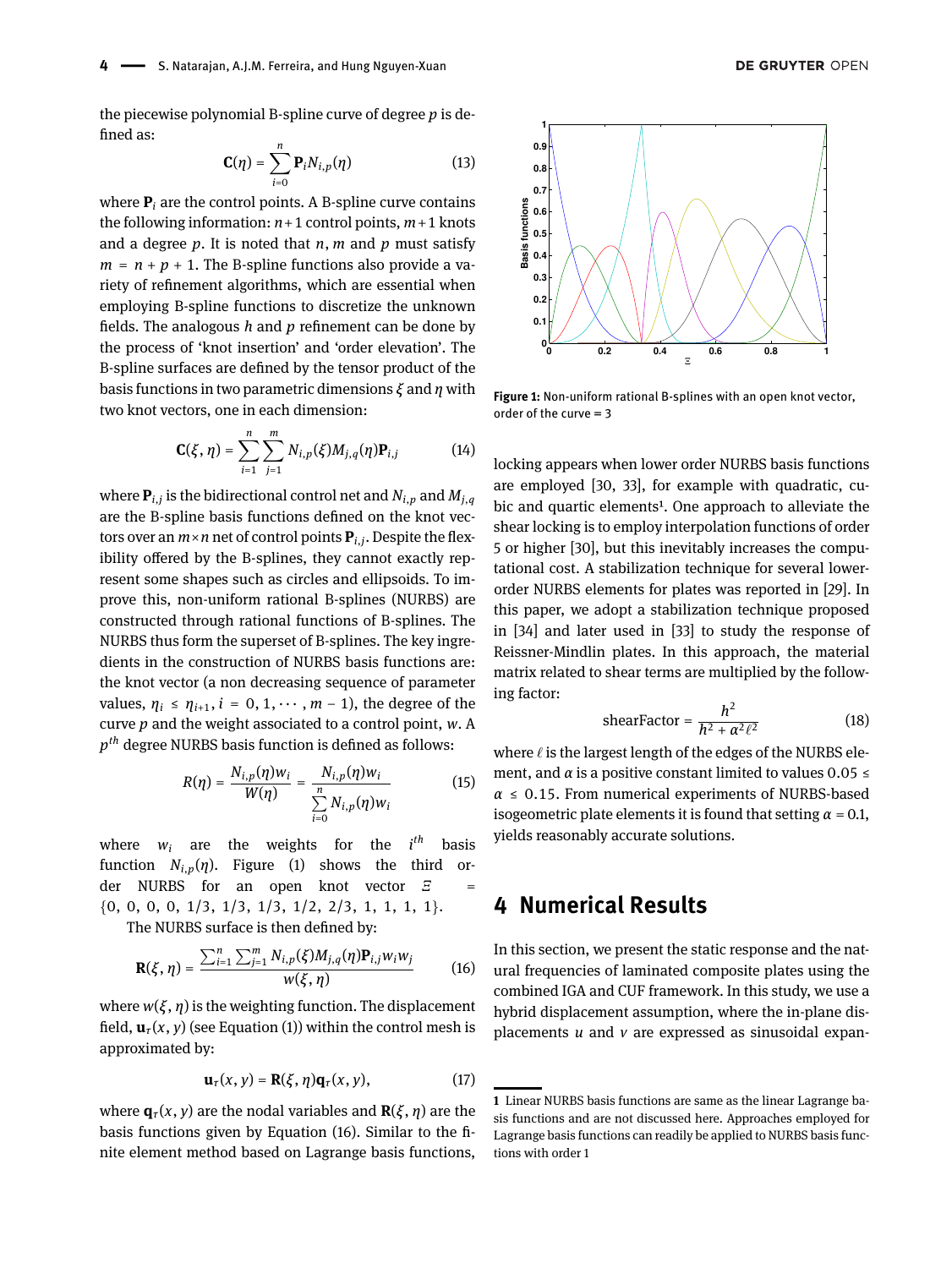sions in the thickness direction, and the transverse displacement *w* is quadratic function in the thickness direction. We refer to this theory as SINUS-W2. The displacements are expressed as:

$$
u(x, y, z, t) = u_o(x, y, t) + zu_1(x, y, t) + \sin\left(\frac{\pi z}{h}\right)u_2(x, y, t)
$$
  

$$
v(x, y, z, t) = v_o(x, y, t) + zv_1(x, y, t) + \sin\left(\frac{\pi z}{h}\right)v_2(x, y, t)
$$
  

$$
w(x, y, z, t) = w_o(x, y, t) + zw_1(x, y, t) + z^2w_2(x, y, t)
$$
  
(19)

where  $u_0$ ,  $v_0$  and  $w_0$  are translations of a point at the midsurface of the plate,  $w_2$  is the higher order translation, and  $u_1, v_1, u_3$  and  $v_3$  denote rotations [\[35\]](#page-9-16). The effect of the plate aspect ratio, the ply angle and the ratio of Young's modulus  $E_1/E_2$  on the static bending and free vibration is numerically studied.

#### **4.1 Static bending**

The static analysis is conducted for cross-ply laminated plates with three and four layers under the following sinusoidal load:

<span id="page-4-1"></span>
$$
p_z(x, y) = P_o \sin\left(\frac{\pi x}{a}\right) \sin\left(\frac{\pi y}{a}\right) \tag{20}
$$

where  $P_0$  is the amplitude of the mechanical load. The origin of the coordinate system is located at the lower left corner of the midplane. The physical quantities are nondimensionalized by the following relations, unless otherwise mentioned:

$$
\overline{w} = w(a/2, a/2, 0) \frac{100h^3 E_2}{P_o a^4};
$$
  
\n
$$
\overline{\sigma}_{xx} = \sigma_{xx}(a/2, a/2, h/2) \frac{h^2}{P_o a^2};
$$
  
\n
$$
\overline{\sigma}_{yy} = \sigma_{yy}(a/2, a/2, h/4) \frac{h^2}{P_o a^2};
$$
  
\n
$$
\overline{\tau}_{xz} = \tau_{xz}(0, a/2, 0) \frac{h}{P_o a}. \tag{21}
$$

#### **Validation**

Before proceeding with a detailed numerical study of the effect of various parameters on the global response of cross-ply laminated composites, the results from the proposed formulation are compared with available results pertaining to static bending of laminated plates. In this study, we consider three orders of NURBS basis functions, viz., quadratic, cubic and quartic. It is noted that, in this study, we do not consider first order NURBS basis functions. This is because, the first order NURBS basis functions are similar to the conventional bilinear shape functions. The performance of which is discussed in detail

in [\[22,](#page-9-3) [23\]](#page-9-4). In this study, the results from the present formulation are denoted by Quadratic, Cubic and Quartic, which corresponds to the order of shape functions employed, referred to as *p*−refinement. Three different mesh discretizations, viz., 5×5, 7×7 and 9×9 are considered, called *h*−refinement. Table [1](#page-4-0) shows the convergence of the central deflection and stresses of a simply supported crossply laminated square plate. It can be seen that with both *h*− and *p*−refinement, the results from the present formulation converge, and that highly accurate results are obtained from the present formulation even with a coarse mesh. A comparison with other approaches and an elasticity solution is given in Table [2.](#page-6-0)

<span id="page-4-0"></span>

| <b>Table 1:</b> Convergence of the central deflection $\overline{w}$<br>$=$                                  |
|--------------------------------------------------------------------------------------------------------------|
| $w(a/2, a/2, 0) \frac{100E_2 h^3}{p_a 4}$ of a simply supported cross-ply laminated                          |
| square plate $[0^{\circ}/90^{\circ}/90^{\circ}/0^{\circ}]$ with $E_1 = 25E_2$ , $G_{12} = G_{13} = 0.5E_2$ , |
| $G_{23} = 0.2E_2$ , $v_{12} = 0.25$ .                                                                        |

|                                            | Method          |             | Meshes       |            |
|--------------------------------------------|-----------------|-------------|--------------|------------|
|                                            |                 | $5\times 5$ | $7 \times 7$ | $9\times9$ |
|                                            | Quadratic       | 1.9207      | 1.9100       | 1.9058     |
|                                            | Cubic           | 1.9076      | 1.9038       | 1.9021     |
| $\overline{w}$                             | Quartic         | 1.9045      | 1.9020       | 1.9010     |
|                                            | <b>HSDT</b> [5] | 1.8937      |              |            |
|                                            | Elasticity [36] | 1.9540      |              |            |
|                                            | Quadratic       | 0.6966      | 0.7009       | 0.7029     |
|                                            | Cubic           | 0.7074      | 0.7063       | 0.7061     |
| $\bar{\sigma}_{xx}$                        | Quartic         | 0.7062      | 0.7060       | 0.7058     |
|                                            | <b>HSDT</b> [5] | 0.6651      |              |            |
|                                            | Elasticity [36] | 0.7200      |              |            |
|                                            | Quadratic       | 0.6179      | 0.6221       | 0.6239     |
|                                            | Cubic           | 0.6277      | 0.6270       | 0.6268     |
| $\overline{\sigma}_{\mathsf{y}\mathsf{y}}$ | Quartic         | 0.6268      | 0.6267       | 0.6266     |
|                                            | HSDT[5]         | 0.6322      |              |            |
|                                            | Elasticity [36] | 0.6660      |              |            |
|                                            | Quadratic       | 0.2293      | 0.2246       | 0.2227     |
|                                            | Cubic           | 0.2210      | 0.2205       | 0.2202     |
| $\overline{\tau}_{xz}$                     | Quartic         | 0.2205      | 0.2202       | 0.2201     |
|                                            | <b>HSDT[5]</b>  | 0.2064      |              |            |
|                                            | Elasticity [36] | 0.2700      |              |            |

#### **4.1.1 Four layer (0**◦ **/90**◦ **)<sup>s</sup> square cross-ply laminated plate under sinusoidal load**

A square simply supported laminate of side length *a* and thickness *h*, composed of four equally thick layers oriented at  $(0^{\circ}/90^{\circ})_s$  is considered. The plate is subjected to a sinu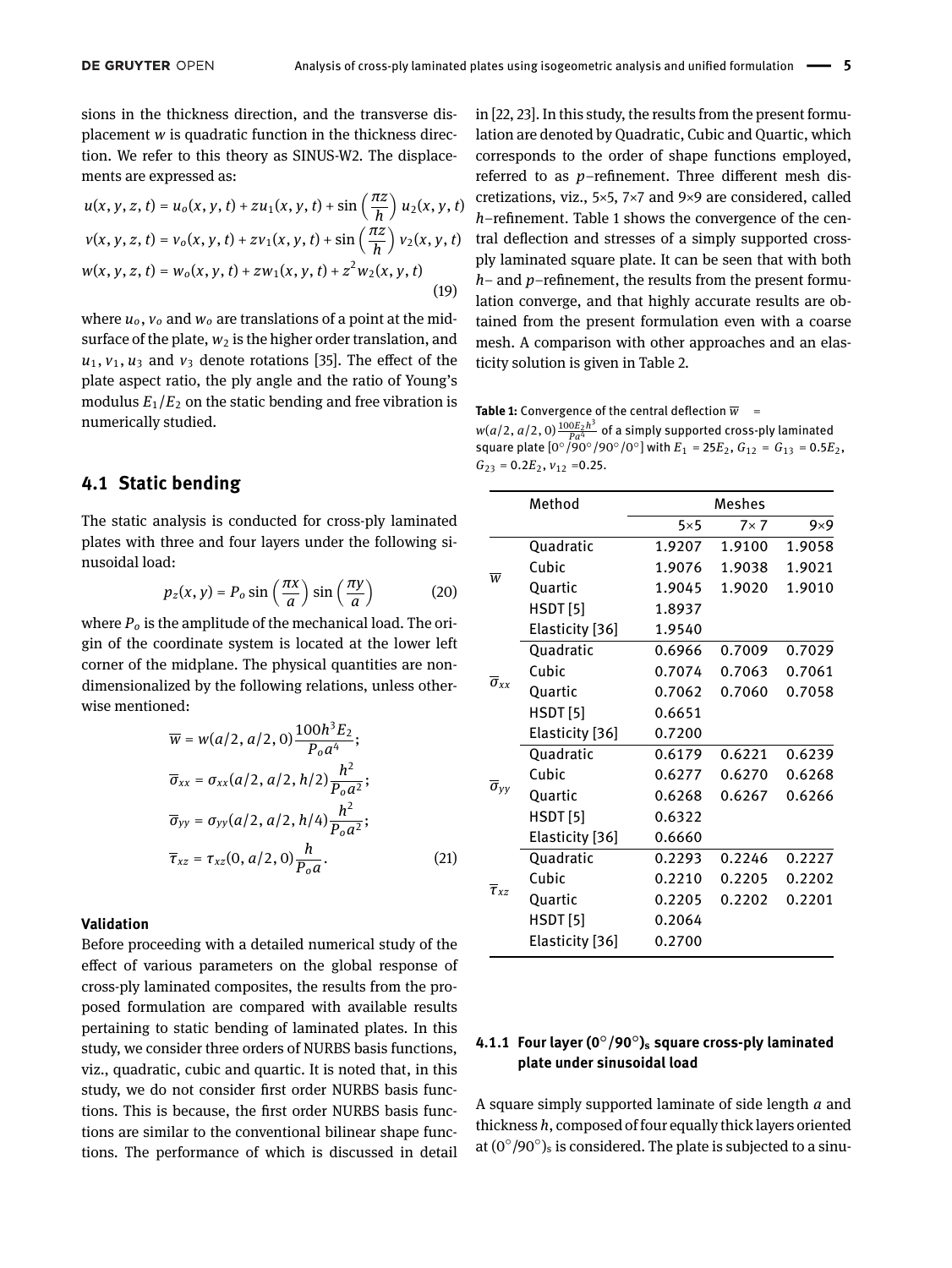soidal vertical pressure given by Equation [\(20\)](#page-4-1). The material properties are as follows:  $E_1 = 25E_2$ ;  $G_{12} = G_{13}$ 0.5 $E_2$ ;  $G_{23} = 0.2E_2$ ;  $v_{12} = 0.25$ . For this example, a threedimensional exact solution by Pagano [\[36\]](#page-9-17) is available. The central deflection and the corresponding stresses for the SINUS-W2 theory with an isogeometric approach are shown in Table [2.](#page-6-0) We compare the results with higher order plate theories  $[5, 37]$  $[5, 37]$ , a first order theory  $[38]$ , an exact solution [\[36\]](#page-9-17) and also with the strain smoothing approach with SINUS-W2. The effect of the plate thickness is also shown in Table [2.](#page-6-0) It is shown clearly that the first order shear deformation theories (FSDT) cannot be used for thick laminates. Further, it can be seen that the results from the present formulation are in very good agreement with those in the literature and very precise transverse displacement and stress values are obtained.

#### **4.1.2 Three layer (0**◦ **/90**◦ **/0**◦ **) square cross ply laminated plate under sinusoidal load**

A square laminate of side *a* and thickness *h*, composed of three equally thick layers oriented at  $(0°/90°/0°)$  is considered. It is simply supported at all edges and subjected to a sinusoidal vertical pressure of the form given by Equation [\(20\)](#page-4-1). The material properties for this example are: *E*<sup>1</sup> =132.38 GPa, *E*<sup>2</sup> = *E*<sup>3</sup> =10.756 GPa, *G*<sup>12</sup> =3.606 GPa,  $G_{13} = G_{23} = 5.6537 \text{ GPa}, v_{12} = v_{13} = 0.24, v_{23} = 0.49. \text{ In}$ Table [3,](#page-6-1) we present results for the SINUS-W2 theory with an isogeometric approach with quadratic, cubic and quartic NURBS basis functions having a 9×9 NURBS patch. The results from the present formulation are compared with the analytical solution [\[10,](#page-8-9) [39\]](#page-9-20) and the MITC4 formulation with and without strain smoothing [\[22,](#page-9-3) [23\]](#page-9-4). It can be seen that the numerical results from the present formulation are in good agreement with the existing solutions. Moreover, it is noted that with the isogeometric approach, the geometry of the domain can be represented exactly. Although only a simple geometry is considered, the proposed formulation can easily be extended to complex geometies. The main features of the present formulation are: (1) theories from ESL to higher order layer descriptions can be implemented within a single program (since it is based on the  $CUF$ ); (2) the isogeometric approach provides flexibility to construct higher order smooth functions and provides accurate solutions even for a coarse NURBS mesh and (3) the present formulation is insensitive to shear locking.

# **4.2 Free vibration - cross-ply laminated rectangular plates**

Next, we study the fundamental frequencies of cross-ply laminated plates based on the proposed formulation. In this example, all layers of the laminate are assumed to be of the same thickness, density and made up of the same linear elastic material. The following material parameters are considered for each layer

$$
\frac{E_1}{E_2} = 10,20,30, \text{ or } 40; \quad G_{12} = G_{13} = 0.6E_2;
$$
  

$$
G_3 = 0.5E_2; v_{12} = 0.25.
$$

The subscripts 1 and 2 denote the directions normal and the transverse to the fibre direction in a lamina, which may be oriented at an angle with respect to the plate axes. The ply angle of each layer is measured from the global *x*−axis to the fibre direction. The example considered is a simply supported square cross-ply laminated plate $[0^{\circ}/90^{\circ}]_{\rm s}$ . The thickness and length of the plate are denoted by *h* and *a*, respectively. A thickness-to-span ratio of  $h/a = 0.2$  is employed in the computations. In this study, we present the non-dimensionalized free flexural frequencies as:

$$
\Omega = \omega \frac{a^2}{h} \sqrt{\frac{\rho}{E_2}}
$$

unless specified otherwise. Table [4](#page-6-2) shows the convergence of the normalized fundamental frequency of a simply supported cross-ply laminated square plate based on the current isogeometric approach. The performance of various basis functions with NURBS mesh refinement is studied. It can be seen that, as expected with *h*− refinement, the solutions converge and with *p*− refinement, the accuracy increases for the same mesh size. Table [5](#page-7-0) lists the fundamental frequency for a simply supported cross-ply laminated square plate with  $h/a = 0.2$  and for different Young's modulus ratios,  $E_1/E_2$ . It can be seen that the results from the present formulation are in very close agreement with the values reported in [\[41\]](#page-9-21) based on higher order theory, the meshfree results of Liew *et al.,* [\[40\]](#page-9-22) and Ferreira *et al.,* which are based on FSDT and higher order theories with radial basis functions [\[42\]](#page-9-23). The effect of plate thickness on the fundamental frequency is shown in Table [6.](#page-7-1) It can be seen that the results agree with the results available in the literature. The present formulation is insensitive to shear locking.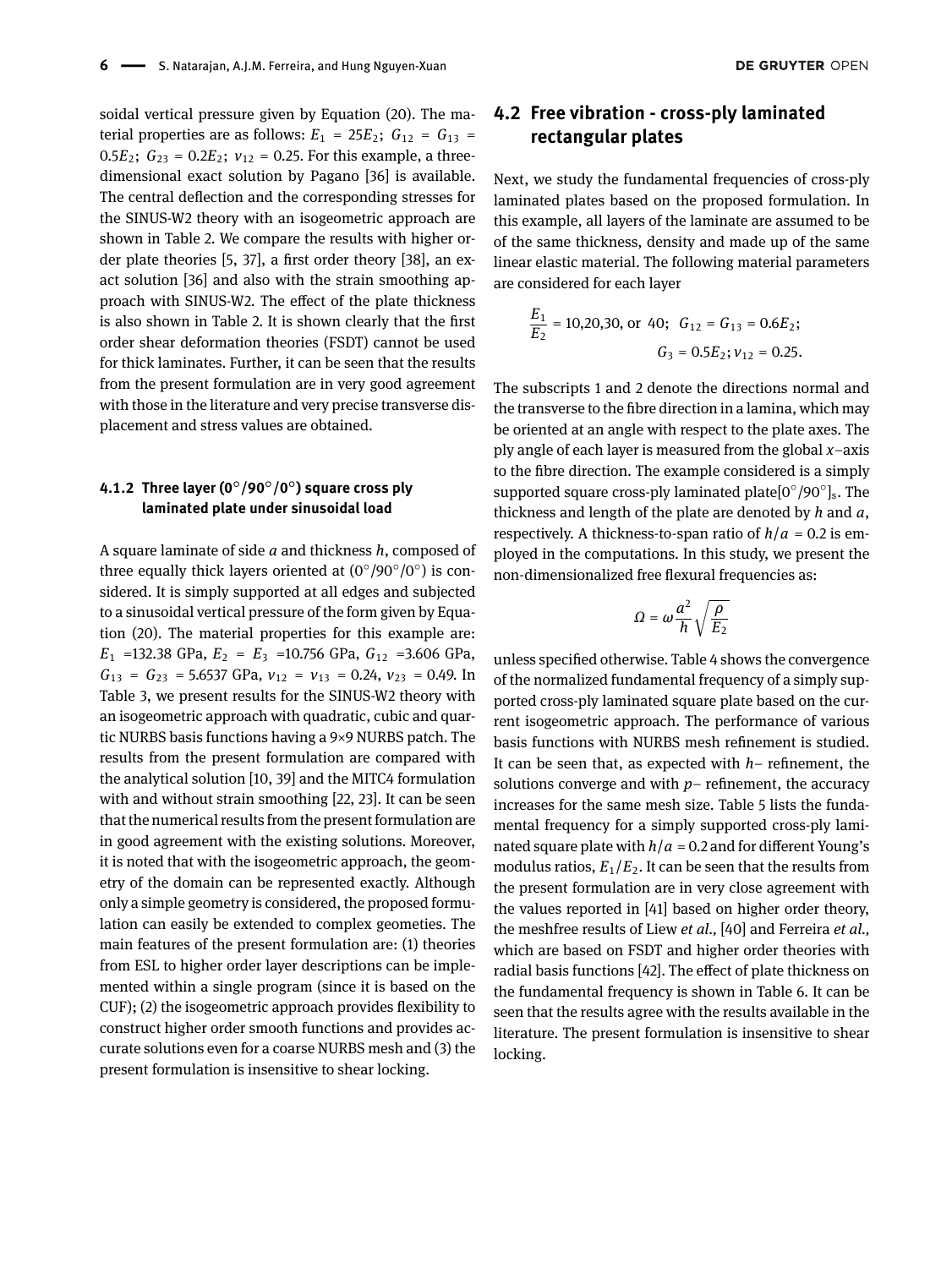<span id="page-6-0"></span>**Table 2:** The normalized central deflection  $\overline{w} = w(a/2, a/2, 0) \frac{100E_2 h^3}{P a^4}$ **Table 2:** The normalized central deflection  $\overline{w} = w(a/2, a/2, 0) \frac{100E_2 h^3}{Pa^4}$ , stresses,  $\overline{\sigma}_{xx} = \sigma_{xx}(a/2, a/2, h/2) \frac{h^2}{Pa^2}$ ,  $\overline{\sigma}_{yy} = \sigma_{yy}(a/2, a/2, h/4) \frac{h^2}{Pa^2}$ <br>and  $\overline{\tau}_{xz} = \tau_{xz}(0, /a2, 0) \frac{h}{Pa}$  of a sim  $G_{23} = 0.2E_2, v_{12} = 0.25.$ 

| a/h | Method                      | w      | $\sigma_{xx}$ | $\sigma_{vv}$ | $\tau_{xz}$ |
|-----|-----------------------------|--------|---------------|---------------|-------------|
|     | HSDT[5]                     | 0.7147 | 0.5456        | 0.3888        | 0.2640      |
|     | <b>FSDT</b> [38]            | 0.6628 | 0.4989        | 0.3615        | 0.1667      |
| 10  | Elasticity [36]             | 0.7430 | 0.5590        | 0.4030        | 0.3010      |
|     | <b>RBF</b> [37]             | 0.7325 | 0.5627        | 0.3908        | 0.3321      |
|     | CS-FEM Q4 (4 subcells) [23] | 0.7195 | 0.5597        | 0.3905        | 0.2952      |
|     | Present (Quadratic 9×9)     | 0.7250 | 0.5571        | 0.3908        | 0.2985      |
|     | Present (Cubic 9×9)         | 0.7203 | 0.5596        | 0.3913        | 0.2983      |
|     | Present (Quartic 9×9)       | 0.7187 | 0.5594        | 0.3907        | 0.2967      |
|     | HSDT[5]                     | 0.4343 | 0.5387        | 0.2708        | 0.2897      |
|     | <b>FSDT</b> [38]            | 04337  | 0.5382        | 0.2705        | 0.1780      |
| 100 | Elasticity [36]             | 0.4347 | 0.5390        | 0.2710        | 0.3390      |
|     | <b>RBF</b> [37]             | 0.4307 | 0.5431        | 0.2730        | 0.3768      |
|     | CS-FEM Q4 (4 subcells) [23] | 0.4304 | 0.5368        |               | 0.3285      |
|     | Present (Quadratic 9×9)     | 0.4383 | 0.5334        |               | 0.4069      |
|     | Present (Cubic 9×9)         | 0.4336 | 0.5368        |               | 0.3271      |
|     | Present (Quartic 9×9)       | 0.4317 | 0.5366        |               | 0.3275      |

<span id="page-6-1"></span>**Table 3:** Transverse displacement  $\overline{w} = w(a/2, a/2, h/2)$  at the center of a multilayered plate  $[0^{\circ}/90^{\circ}/0^{\circ}]$  with  $E_1$  = 132.38 GPa,  $E_2 = E_3$  = 10.756 GPa, *G*<sup>12</sup> = 3.606 GPa, *G*<sup>13</sup> = *G*<sup>23</sup> = 5.6537 GPa, *ν*<sup>12</sup> = *ν*<sup>13</sup> = 0.24, *ν*<sup>23</sup> = 0.49.

| a/h    |     |                                                          |
|--------|-----|----------------------------------------------------------|
| 100    | 500 | 1000                                                     |
| 0.7720 |     | 0.7704                                                   |
| 0.7666 |     | 0.7650                                                   |
| 0.7655 |     | 0.7639                                                   |
| 0.7650 |     | 0.7624                                                   |
| 0.7656 |     | 0.7639                                                   |
| 0.7646 |     | 0.7630                                                   |
|        |     | 0.7705<br>0.7650<br>0.7639<br>0.7624<br>0.7640<br>0.7631 |

<span id="page-6-2"></span>**Table 4:** Convergence of the normalized fundamental frequency  $\varOmega$  =  $\omega a^2/h\sqrt{\rho/E_2}$  of a simply supported cross-ply laminated square plate  $(0^{\circ}/90^{\circ})_s$  with  $h/a = 0.2$ ,  $\frac{E_1}{E_2} = 40$ ,  $G_{12} = G_{13} = 0.6E_2$ ,  $G_{23} = 0.5E_2, v_{12} = 0.25...$ 

| Method<br>Meshes |             |            |            |  |
|------------------|-------------|------------|------------|--|
|                  | $5\times 5$ | $7\times7$ | $9\times9$ |  |
| Quadratic        | 10.6926     | 10.7295    | 10.7454    |  |
| Cubic            | 10.7340     | 10.7517    | 10.7590    |  |
| Quartic          | 10.7498     | 10.7598    | 10.7640    |  |

# **4.3 Free vibration - cross-ply laminated circular plates**

In this example, consider a circular four layer[*θ*/−*θ*/−*θ*/*θ*] laminated plate with fully clamped boundary conditions. The influence of the fiber orientations on the free vibration of a clamped circular laminated plate is studied. The following material properties are used:

$$
\frac{E_1}{E_2} = 40; \quad G_{12} = G_{13} = 0.6E_2; G_3 = 0.5E_2; v_{12} = 0.25.
$$

The subscripts 1 and 2 denote the directions normal and the transverse to the fibre direction in a lamina. The circular plate has a radius-to-thickness ratio of 5 (*R*/*h* =5). For this problem, a NURBS quadratic basis function is sufficiently accurate to model the circular geometry. Any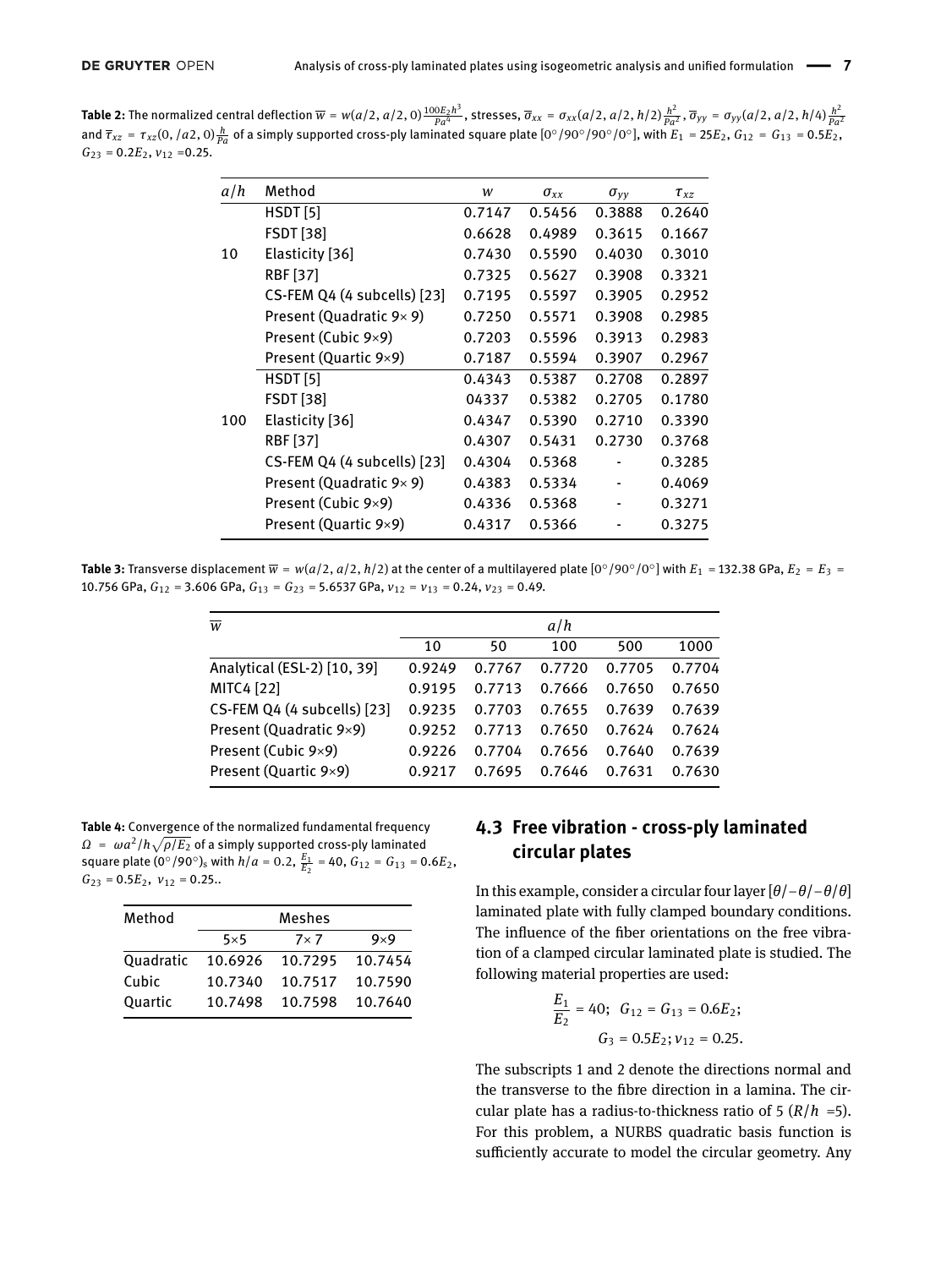<span id="page-7-0"></span>**Table 5:** The normalized fundamental frequency  $Ω = ωa^2/h\sqrt{ρ/E_2}$  of a simply supported cross-ply laminated square plate (0°/90°)<sub>s</sub> with  $h/a = 0.2, \frac{E_1}{E_2} = 10, 20, 30$  or 40,  $G_{12} = G_{13} = 0.6E_2, G_{23} = 0.5E_2, v_{12} = 0.25$ .

| Method                      | $E_1/E_2$ |        |         |         |  |
|-----------------------------|-----------|--------|---------|---------|--|
|                             | 10        | 20     | 30      | 40      |  |
| Liew $[40]$                 | 8.2924    | 9.5613 | 10.3200 | 10.8490 |  |
| Reddy, Khdeir [41]          | 8.2982    | 9.5671 | 10.3260 | 10.8540 |  |
| HSDT [42] $(v_{23} = 0.18)$ | 8.2999    | 9.5411 | 10.2687 | 10.7652 |  |
| CS-FEM Q4 (4 subcells) [23] | 8.3642    | 9.5793 | 10.2973 | 10.7887 |  |
| Present (Quadratic 9×9)     | 8.3358    | 9.5437 | 10.2572 | 10.7454 |  |
| Present (Cubic 9×9)         | 8.3417    | 9.5532 | 10.2691 | 10.7590 |  |
| Present (Quartic 9×9)       | 8.3439    | 9.5566 | 10.2734 | 10.7640 |  |

<span id="page-7-1"></span>**Table 6:** Variation of fundamental frequencies, *Ω* = *ωa*<sup>2</sup> /*h* p *ρ*/*E*<sup>2</sup> with *a*/*h* for a simply supported square laminated plate  $[0^{\circ}/90^{\circ}/90^{\circ}/0^{\circ}], \Omega = \omega a^2/h \sqrt{\rho/E_2}$ , with  $E_1/E_2 = 40$ ,  $G_{12} = G_{13} = 0.6E_2$ ,  $G_{23} = 0.5E_2$ ,  $v_{12} = v_{13} = v_{23} = 0.25$ .

| Method                      | a/h           |         |         |         |         |         |  |
|-----------------------------|---------------|---------|---------|---------|---------|---------|--|
|                             | $\mathcal{P}$ | 4       | 10      | 20      | 50      | 100     |  |
| <b>FSDT</b> [43]            | 5.4998        | 9.3949  | 15.1426 | 17.6596 | 18.6742 | 18.8362 |  |
| Model-1 (12dofs) [9]        | 5.4033        | 9.2870  | 15.1048 | 17.6470 | 18.6720 | 18.8357 |  |
| Model-2 (9dofs) [9]         | 5.3929        | 9.2710  | 15.0949 | 17.6434 | 18.6713 | 18.8355 |  |
| <b>HSDT</b> [5]             | 5.5065        | 9.3235  | 15.1073 | 17.6457 | 18.6718 | 18.8356 |  |
| <b>HSDT</b> [44]            | 6.0017        | 10.2032 | 15.9405 | 17.9938 | 18.7381 | 18.8526 |  |
| CS-FEM Q4 (4 subcells) [23] | 5.4026        | 9.2998  | 15.1766 | 17.7540 | 18.7947 | 18.9611 |  |
| Present (Quadratic 9×9)     | 5.3931        | 9.2701  | 15.0660 | 17.5781 | 18.5913 | 18.7579 |  |
| Present (Cubic 9×9)         | 5.3945        | 9.2785  | 15.1086 | 17.649  | 18.6711 | 18.8343 |  |
| Present (Quartic 9×9)       | 5.3951        | 9.2815  | 15.1239 | 17.6749 | 18.7024 | 18.8665 |  |

further refinement, would will only improve the accuracy of the solution. The following knot vectors for the coarsest mesh with one element are defined as follows: *Ξ* =[0,0,0,1,1,1]; and *H* =[0,0,0,1,1,1]. The parameters for the circular plate is given in Table [7.](#page-7-2) In this study, 13×13 NURBS cubic elements are used. The first three fundamental frequencies for a clamped circular laminated plate are given in Table [8.](#page-8-19) The fibre orientation of each layer is considered to be the same, and the influence of the fibre orientation on the first three fundamental frequencies is given in Table [8.](#page-8-19) The numerical results from the present approach are compared with the moving least square differential quadrature method (MLSDQ), which is based on FSDT [\[40\]](#page-9-22) and IGA with inverse trigonometric shear deformation theory [\[45\]](#page-9-26). It can be seen that the results from the present formulation agree well with the results in the literature.

<span id="page-7-2"></span>**Table 7:** Control points and weights for a circular plate with radius  $R = 0.5$ .

|       | $\overline{\mathcal{L}}$ | $\overline{\mathbf{3}}$ | 4 5 |                                                                                                                                                                                                                                                                                                                                                                     |  | 8 9 |
|-------|--------------------------|-------------------------|-----|---------------------------------------------------------------------------------------------------------------------------------------------------------------------------------------------------------------------------------------------------------------------------------------------------------------------------------------------------------------------|--|-----|
| $x_i$ |                          |                         |     |                                                                                                                                                                                                                                                                                                                                                                     |  |     |
|       |                          |                         |     |                                                                                                                                                                                                                                                                                                                                                                     |  |     |
|       |                          |                         |     | $-\frac{\sqrt{2}}{4}$ $-\frac{\sqrt{2}}{2}$ $\frac{\sqrt{2}}{4}$ 0 0 0 $\frac{\sqrt{2}}{4}$ $\frac{\sqrt{2}}{2}$ $\frac{\sqrt{2}}{4}$<br>$\frac{\sqrt{2}}{4}$ 0 $-\frac{\sqrt{2}}{4}$ $\frac{\sqrt{2}}{2}$ 0 $-\frac{\sqrt{2}}{2}$ $\frac{\sqrt{2}}{4}$ 0 $-\frac{\sqrt{2}}{4}$<br>1 $\frac{\sqrt{2}}{2}$ 1 $\frac{\sqrt{2}}{2}$ 1 $\frac{\sqrt{2}}{2}$ 1 $\frac{\$ |  |     |

# **5 Conclusions**

In this article, the isogeometric approach was combined with the unified formulation to study the static bending and the free vibration of laminated composites. The present approach allows us to achieve a smooth approximation of the unknown fields with arbitrary continuity. When employing lower order elements, the method suffers from the shear locking syndrome, which is alleviated by multiplying the shear term with a correction factor. The results from the present formulation are in very good agreement with the solutions available in the literature. We believe that the present formulation is an effective compu-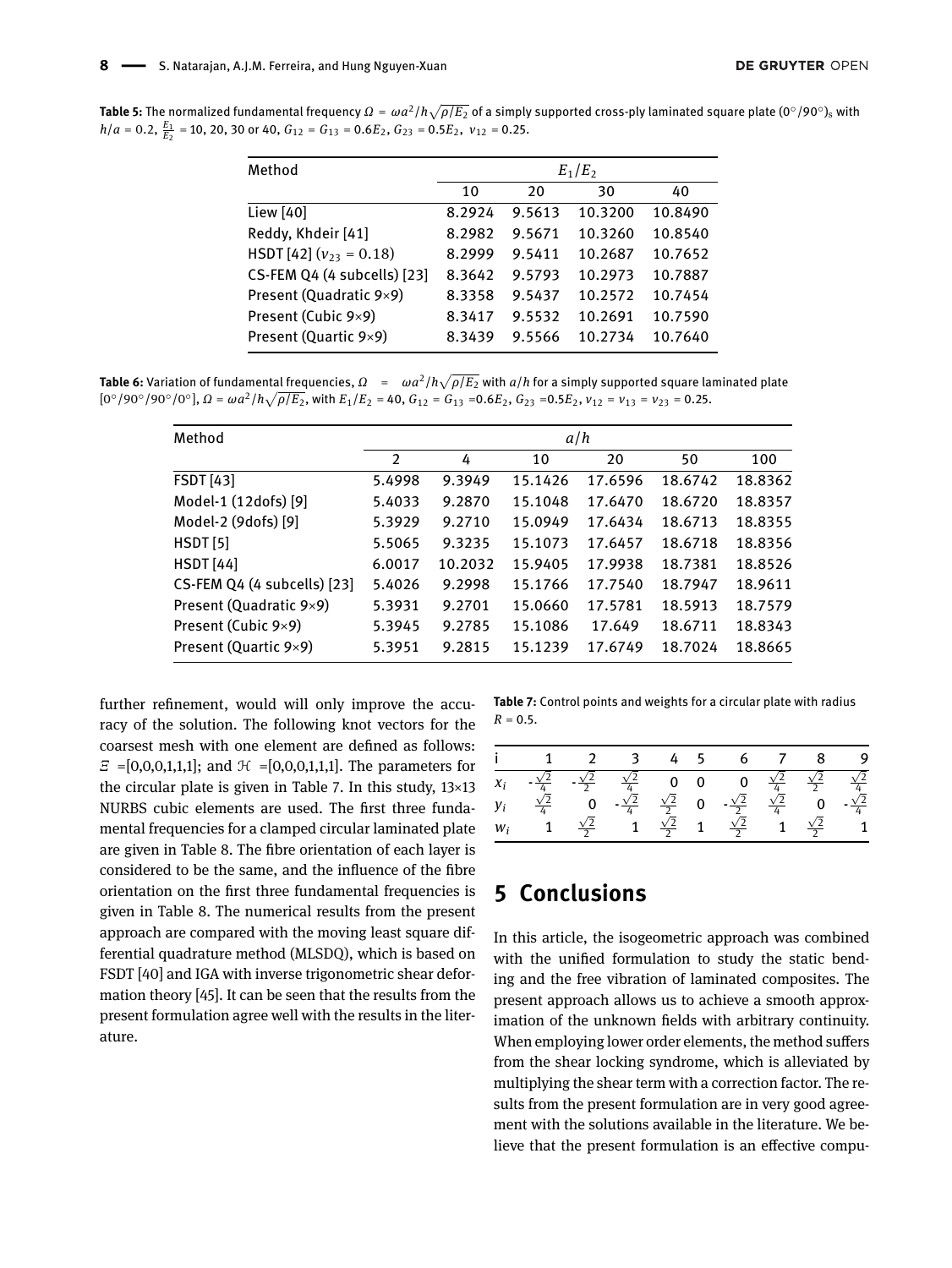| θ        | Method          |         | Ω              |         |
|----------|-----------------|---------|----------------|---------|
|          |                 | 1       | $\overline{2}$ | 3       |
|          | MLSDQ-FSDT [40] | 22.2110 | 29.651         | 41.1010 |
| 0        | IGA [45]        | 23.5781 | 30.7459        | 42.0042 |
|          | Present         | 22.6663 | 30.3485        | 41.7294 |
|          | MLSDQ-FSDT [40] | 22.7740 | 31.4550        | 43.350  |
| $\pi/12$ | IGA [45]        | 23.6090 | 31.7743        | 43.9569 |
|          | Present         | 23.0024 | 31.5752        | 43.7671 |
|          | MLSDQ-FSDT [40] | 24.0710 | 36.1530        | 43.9680 |
| $\pi/6$  | IGA [45]        | 24.2081 | 35.6047        | 46.5406 |
|          | Present         | 23.9749 | 35.2577        | 44.2964 |
|          | MLSDQ-FSDT [40] | 24.7520 | 39.1810        | 43.6070 |
| $\pi/4$  | IGA [45]        | 24.6607 | 37.8980        | 46.2560 |
|          | Present         | 24.5253 | 37.4311        | 44.0796 |

<span id="page-8-19"></span>**Table 8:** Influence of fiber orientations on the fundamental frequencies,  $\Omega$  =  $\omega a^2/h\sqrt{\rho/E_2}$  for clamped circular laminated plates.

tational formulation for practical problems. On one hand, the unified formulation allows the user to test different theories within a single framework, and the isogeometric approach provides flexibility in constructing higher-order smooth basis functions, and the geometry is accurately described.

# **References**

- <span id="page-8-0"></span>[1] H. Man, C. Song, T. Xiang, W. Gao, F. Tin-Loi, High-order plate bending analysis based on the scaled boundary finite element method, International Journal for Numerical Methods in Engineering 95 (2013) 331–360.
- <span id="page-8-1"></span>[2] T. Xiang, S. Natarajan, H. Man, C. Song, W. Gao, Free vibration and mechanical buckling of plates with in-plane material inhomogeneity - a three dimensional consistent approach, Composite Structures.
- <span id="page-8-2"></span>[3] R. Khandan, S. Noroozi, P. Sewell, J. Vinney, The development of laminated composite plate theories: a review, J. Mater. Sci. 47 (2012) 5901–5910.
- <span id="page-8-3"></span>[4] Mallikarjuna, T. Kant, A critical review and some results of recently developed refined theories of fibre reinforced laminated composites and sandwiches, Composite Structures 23 (1993) 293–312.
- <span id="page-8-4"></span>[5] J. Reddy, A simple higher order theory for laminated composite plates, ASME J Appl Mech 51 (1984) 745–752.
- <span id="page-8-5"></span>[6] Y. Guo, A. P. Nagy, Z. Gürdal, A layerwise theory for laminated composites in the framework of isogeometric analysis, Composite Structures 107 (2014) 447–457.
- <span id="page-8-6"></span>[7] L. Demasi,  $\infty^6$  Mixed plate theories based on the Generalized Unified Formulation Part I: Governing equations, Composite Structures 87 (2009) 1–11.
- <span id="page-8-7"></span>[8] R. Rolfes, K. Rohwer, Improved transverse shear stresses in composite finite elements based on first order shear formation theory, International Journal for Numerical Methods in Engineering 40 (1997) 51–60.
- <span id="page-8-8"></span>[9] T. Kant, K. Swaminathan, Analytical solutions for free vibration of laminated composite and sandwich plates based on a higherorder refined theory, Composite Structures 53 (1) (2001) 73-85.
- <span id="page-8-9"></span>[10] E. Carrera, Developments, ideas and evaluations based upon the Reissner's mixed variational theorem in the modelling of multilayered plates and shells, Appl. Mech. Rev. 54 (2001) 301– 329.
- <span id="page-8-10"></span>[11] E. Carrera, L. Demasi, Classical and advanced multilayered plate elements based upon PVD and RMVT. Part 1: derivation of finite element matrices, International Journal for Numerical Methods in Engineering 55 (2002) 191–231.
- <span id="page-8-11"></span>[12] A. Ferreira, E. Viola, F. Tornabene, N. Fantuzzi, A. Zenkour, Analysis of sandwich plates by generalized differential quadrature method, Mathematical Problems in Engineering 964367 (2013) 1–12.
- <span id="page-8-12"></span>[13] A. Ferreira, E. Carrera, M. Cinefra, E. Viola, F. Tornabene, N. Fantuzzi, A. Zenkour, Analysis of thick isotropic and cross-ply laminated plates by generalized differential quadrature method and a unified formulation, Composite Part B: Engineering 58 (2014) 544–552.
- <span id="page-8-13"></span>[14] C. Shu, W. Wu, H. Ding, C. Wang, Free vibration analysis of plates using least-square finite difference method, Computer Methods in Applied Mechanics and Engineering 196 (2007) 1330–1343.
- <span id="page-8-14"></span>[15] O. Civalek, B. Ozturk, Vibration analysis of plates with curvilinear quadrilateral domains by discrete singular convolution method, Structural Engineering and Mechanics 36 (2010) 279– 299.
- <span id="page-8-15"></span>[16] M. Ganapathi, O. Polit, M. Touratier, A C<sup>o</sup> eight-node membraneshear-bending element for geometrically nonlinear (static and dynamic) analysis of laminates, International Journal for Numerical Methods in Engineering 39 (1996) 3453–3474.
- <span id="page-8-16"></span>[17] H. Kapoor, R. Kapania, Geometrically nonlinear NURBS isogeometric finite element analysis of laminated composite plates, Composite Structures 94 (2012) 3434–3447.
- <span id="page-8-17"></span>[18] T. Q. Bui, M. N. Nguyen, C. Zhang, An efficient meshfree method for vibration analysis of laminated composite plates, Computational Mechanics 48 (2011) 175–193.
- <span id="page-8-18"></span>[19] K. Liew, X. Zhao, A. J. Ferreira, A review of meshless methods for laminated and functionally graded plates and shells, Composite